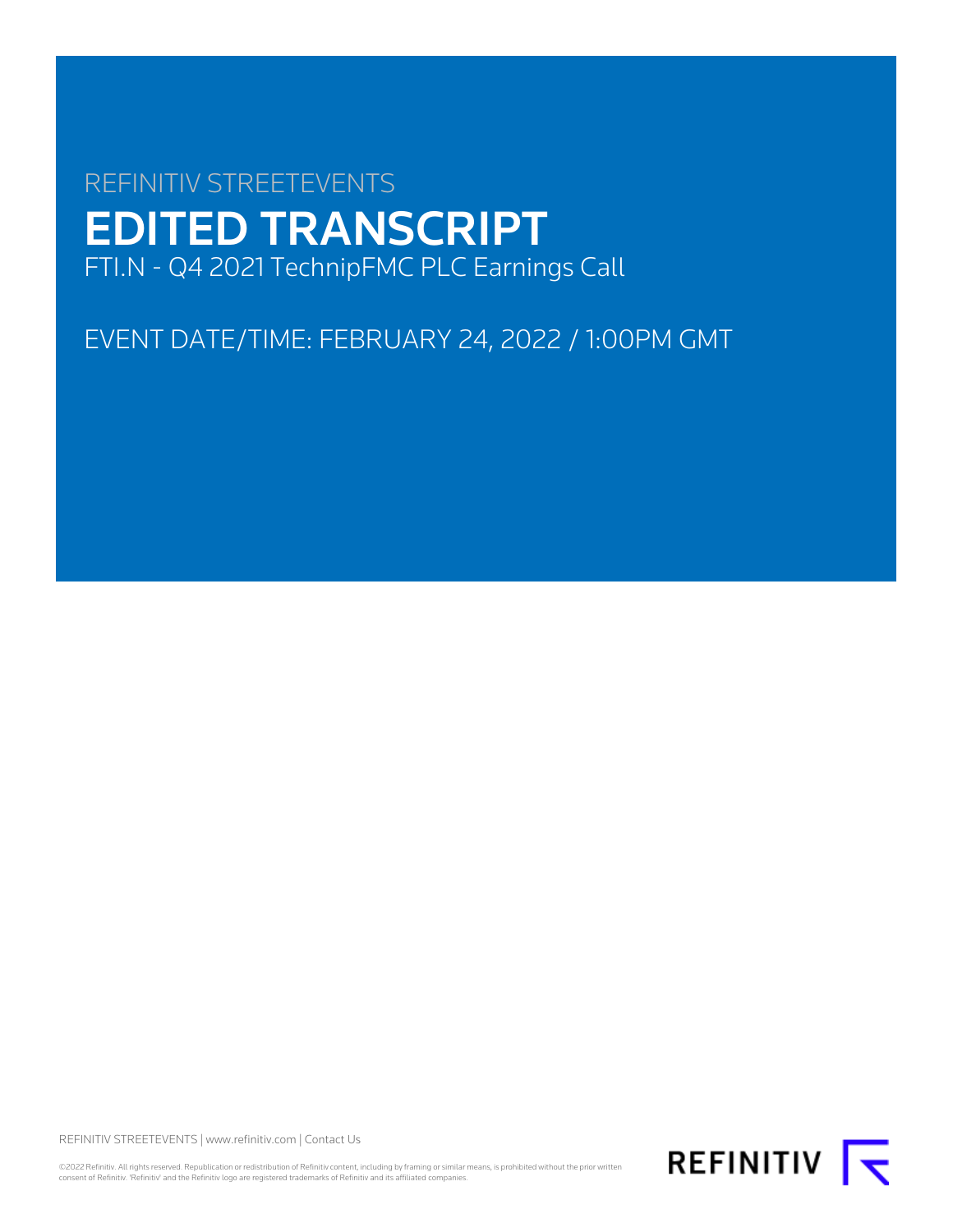#### **CORPORATE PARTICIPANTS**

**[Alf T. Melin](#page-4-0)** TechnipFMC plc - Executive VP & CFO **[Douglas J. Pferdehirt](#page-1-0)** TechnipFMC plc - CEO & Executive Chairman **[Matt Seinsheimer](#page-1-1)** TechnipFMC plc - VP of IR

### **CONFERENCE CALL PARTICIPANTS**

**[Arun Jayaram](#page-8-0)** JPMorgan Chase & Co, Research Division - Senior Equity Research Analyst **[Ian MacPherson](#page-6-0)** Piper Sandler & Co., Research Division - MD & Senior Research Analyst of Oil Service **[Marc Gregory Bianchi](#page-10-0)** Cowen and Company, LLC, Research Division - MD & Lead Analyst **[Mark Wilson](#page-7-0)** Jefferies LLC, Research Division - Oil and Gas Equity Analyst **[Nikolaos Konstantakis](#page-12-0)** BNP Paribas Exane, Research Division - Analyst of Oil and Gas **[Taylor Zurcher](#page-9-0)** Tudor, Pickering, Holt & Co. Securities, LLC, Research Division - Executive Director of Energy Services & Equipment Research

#### **PRESENTATION**

#### **Operator**

Hello, and welcome to the TechnipFMC Fourth Quarter 2021 Earnings Conference Call.

(Operator Instructions)

<span id="page-1-1"></span>I would now like to turn the call over to Matt Seinsheimer. Please go ahead, sir.

#### **Matt Seinsheimer** - TechnipFMC plc - VP of IR

Thank you, Lisa. Good morning and good afternoon, and welcome to TechnipFMC's Fourth Quarter 2021 Earnings Conference Call. Our news release and financial statements issued yesterday can be found on our website. I would like to caution you with respect to any forward-looking statements made during this call. Although these forward-looking statements are based on our current expectations, beliefs and assumptions regarding future developments and business conditions, they are subject to certain risks and uncertainties that could cause actual results to differ materially from those expressed in or implied by these statements.

<span id="page-1-0"></span>Known material factors that could cause our actual results to differ from our projected results are described in our most recent 10-K, most recent 10-Q and other periodic filings with the U.S. Securities and Exchange Commission. We wish to caution you not to place undue reliance on any forward-looking statements, which speak only as of the date hereof. We undertake no obligation to publicly update or revise any of our forward-looking statements after the date they are made, whether as a result of new information, future events or otherwise. I will now turn the call over to Doug Pferdehirt, TechnipFMC's Chair and Chief Executive Officer.

#### **Douglas J. Pferdehirt** - TechnipFMC plc - CEO & Executive Chairman

Thank you, Matt. Good morning and good afternoon. Thank you for participating in our fourth quarter earnings call. 2021 was truly a breakout year for TechnipFMC. We are confident that we have entered a multiyear upcycle for energy demand with continued strength in inbound orders expected for our company through at least 2025. 2021 marked the inflection in order activity, with total company inbound awards growing an impressive 33% versus the prior year to \$6.8 billion. Total company full year adjusted EBITDA was \$580 million, with an adjusted EBITDA margin of 9.1%, a 300



 $\overline{2}$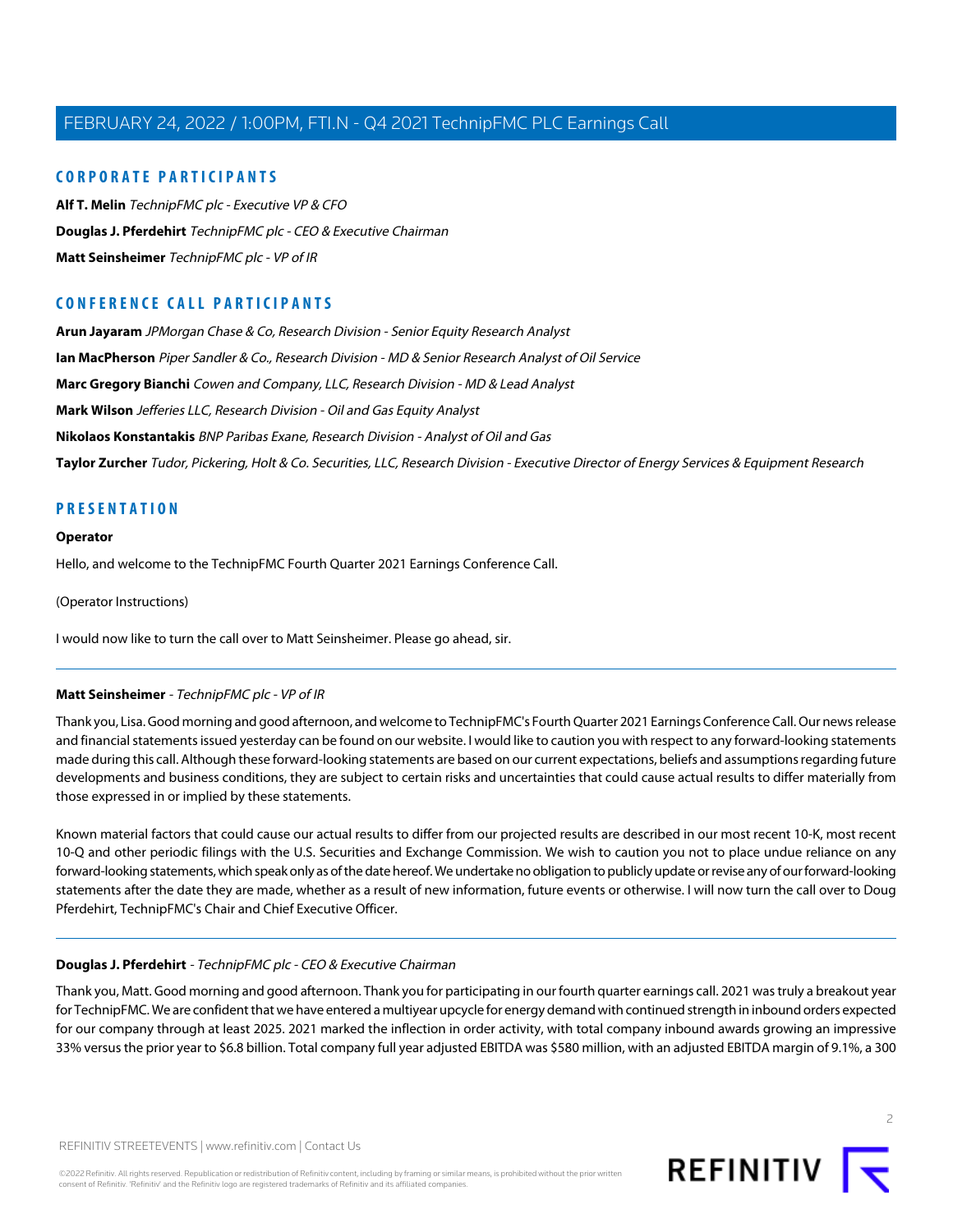basis point improvement on the prior year. Free cash flow from continuing operations was \$523 million, more than double the high end of our guidance range.

Beyond this much improved financial performance in 2021 were several notable accomplishments. We started the year with a partial spinoff of Technip Energies, successfully creating two industry-leading companies. Since the time of the separation, we have sold the majority of our remaining stake, generating proceeds of more than \$1 billion. When combined with our strong free cash flow, these sales have contributed to a significant reduction in net debt, which declined nearly 70% over the course of the year to \$678 million at year-end. As an industry-leading pure-play company, we concluded the year by hosting our Analyst Day, providing a comprehensive update on the path forward for TechnipFMC. During the event, we highlighted the tremendous success of iEPCI, the industry-changing commercial model we introduced just 5 years ago, which has strengthened our offering, expanded our alliances and positioned our company as the subsea partner of choice.

We demonstrated how we are continuing to drive change with industrialized product suites like Subsea 2.0, which are transforming how we operate our business while also lowering the carbon footprint of conventional oil and gas developments. We introduced New Energy Ventures, which will position TechnipFMC as a key player for the development of novel sources of offshore energy as well as carbon transportation and storage.

And lastly, we provided our longer-term view of the energy market, which serves as the basis for our intermediate term financial outlook that extends to 2025 and illustrates the significant long-term potential we see for TechnipFMC across both traditional and new energy markets.

Turning to segment inbound, the order momentum experienced in 2021 extended across the company, with Surface Technologies full year inbound increasing nearly 70% versus the prior year to \$1.8 billion. Orders outside North America more than doubled when compared to 2020. This included a significant portion of the segment's largest ever award, a multiyear contract from Abu Dhabi National Oil Company to provide wellheads, trees and associated services. This contract is a resounding endorsement of our 40-plus year relationship with ADNOC.

The Middle East represents one of our largest market opportunities this decade. Under the frame agreement with ADNOC, TechnipFMC will further grow in-country talent, and expand existing manufacturing, assembly and test capabilities in Abu Dhabi in order to deliver the company's complete portfolio of surface wellheads and trees locally. This follows the recently completed expansion of our manufacturing capabilities in Saudi Arabia, which supports our commitment to develop a diverse and capable local workforce as part of Saudi Aramco's In-Kingdom Total Value Add Program, or IKTVA and Saudi Vision 2030.

In North America, our recently launched digital solution, eMission is the next level of optimization for surface production facilities. Using process automation and data, the system provides constant monitoring and adjustments in real time to minimize flaring by up to 50% while maximizing oil production. The technology is core to our iProduction offering and can be applied in existing facilities globally.

Turning to Subsea. Full year inbound orders of \$5 billion increased 24% versus the prior year. We experienced further adoption of iEPCI in the year, including further geographic expansion. Operators using the integrated approach for the first time included Karoon, whose Patola field will be our first iEPCI in Brazil; Tullow, which utilized our Subsea Studio digital solution to optimize field layout for the Jubilee development in Ghana; and Petronras, which will utilize both iEPCI and our Subsea 2.0 platform for the Limbayong Deepwater Development Project offshore Malaysia. The improved inbound orders in the year also reflected continued strength in South America.

In Guyana, we were awarded the subsea production system for ExxonMobil's Yellowtail development, our fourth consecutive award within the Stabroeck development. In Brazil, we further strengthened our relationship with Petrobras, announcing several awards in the year, including three long-term vessel charters, which will serve the Brazilian market for multiple years; a contract to supply subsea manifolds utilizing our second-generation all-electric robotic valve controller for the Marlim and Voador fields; an award to supply equipment and services for the Buzios 6-9 fields; and 3 frame agreements for the manufacture of more than 500 kilometers of flexible pipe over the next 4 years.

For the full year, iEPCI, direct awards and subsea services represented more than 60% of our total inbound, a testament to our innovative leadership, intimate client relationships and strong track record of execution. Importantly, these orders often provide us with a unique opportunity set that goes beyond the publicly identified projects and speaks to both our market positioning and industry relationships, providing TechnipFMC with the most comprehensive view of the market.

©2022 Refinitiv. All rights reserved. Republication or redistribution of Refinitiv content, including by framing or similar means, is prohibited without the prior written consent of Refinitiv. 'Refinitiv' and the Refinitiv logo are registered trademarks of Refinitiv and its affiliated companies.



REFINITIV T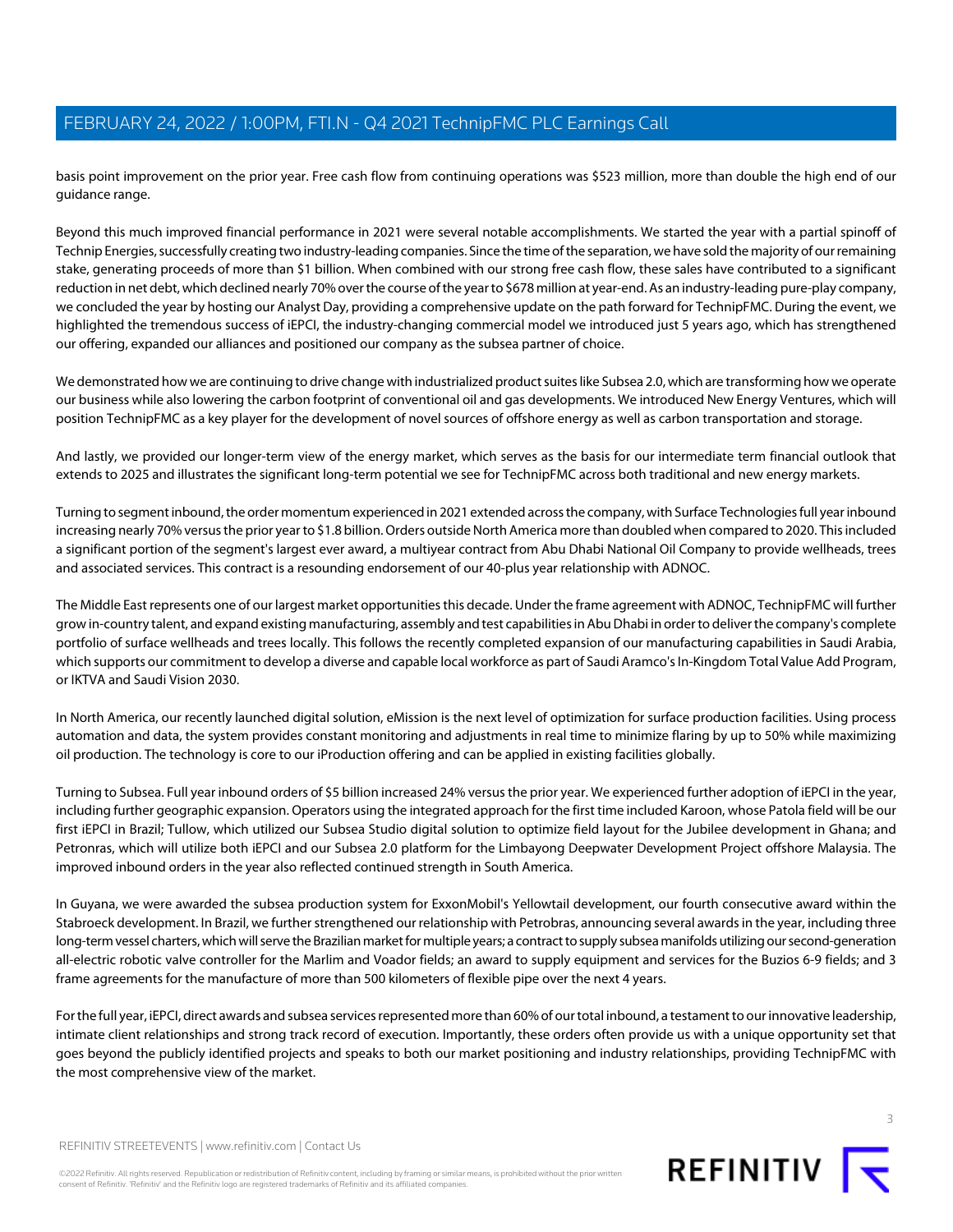Our subsea opportunity list has expanded to a record level of more than \$20 billion, providing increased visibility into the middle of the decade. The continued growth in part reflects the very robust front-end activity experienced throughout 2021. Given the extensive opportunity set and our strong visibility, we remain confident that we will see a multiyear subsea up-cycle with the potential for inbound orders to reach \$8 billion in 2025.

Looking more closely at 2022, our early engagement in client partnerships supports our view that subsea tree awards for the total industry are likely to exceed 350, a level not experienced since 2013. We anticipate subsea inbound order growth of up to 30% in 2022, with iEPCI direct awards and subsea services approaching 75% of our inbound orders. Our growth expectations also highlight continued expansion in greenfield opportunities as well as increased tieback activity with growth from these smaller projects coming primarily from the North Sea, Gulf of Mexico and West Africa, all regions in which we have a strong presence and are well-positioned due to our extensive installed base.

With this higher level of activity, we also anticipate an acceleration in the market adoption of Subsea 2.0. We estimate 50% of our subsea tree orders over the next 2 years will be 2.0, and this will provide us with the volume needed to leverage a Configure To Order, or CTO operating model.

While not a new concept, CTO is revolutionary to our industry and allows us to leverage the efficiencies of standardization while still addressing the unique requirements of individual projects. All of which can be selected from a product catalog that unlocks efficient manufacturing and servicing of our equipment. CTO has enabled us to create a value stream that delivers a more competitive offering to the market, resulting in a 25% reduction in cost, a 50% reduction in product delivery time and manufacturing throughput that has more than doubled within our existing footprint.

Looking beyond CTO, which is all about how we operate our business, we continue to pave the way forward with the introduction of new subsea technologies, including all electric systems. Electrification offers advantages to all subsea wells and is particularly well-suited for the development of long tiebacks, gas fields, water injection and carbon transportation and storage.

In subsea services, we expect revenue growth of approximately 35% by the end of 2025. This growth will be driven by market expansion, new technology introductions and other commercial initiatives. Our revolutionary Gemini, remotely operated underwater vehicle, is transforming the ROV industry through disruptive technology and delivering optimized performance. Our first two Gemini systems were successfully deployed with Shell, and based on this success the client has awarded us contracts for three additional Gemini systems. We are now expanding this service across our customer base.

Additionally, our integrated Life of Field model is designed to unlock the full potential of subsea infrastructure by transforming the way services are delivered and proactively addressing the challenges faced over the life of a field.

Looking further ahead, we are confident that oil and gas will remain an important part of the energy mix for an extended period of time. While this view is supported by the outlook for higher global energy demand, we also recognize that we are in the early stages of the energy transition. To address the evolving markets, we recently announced the formation of New Energy Ventures or NEV, where we are leveraging our core competencies, capabilities and investments made over the last several years. We have appointed a dedicated leadership team, who has extensive industry knowledge, and are focusing on our contribution to the energy transition through three main pillars: greenhouse gas removal, offshore floating renewables, including wind, wave and tidal energy, and hydrogen. In these target areas, we see a total addressable market of close to \$80 billion for TechnipFMC by the end of 2030, and we anticipate NEV inbound orders of \$1 billion through 2025.

In order to accelerate our growth, we are leveraging our extensive experience in project integration, to approach these opportunities with a new execution model, integrated offshore novel energies or simply iONE. We have demonstrated our ability to successfully collaborate with key industry players over the last year. We have made announcements regarding several strategic agreements and partnerships, some of which have already resulted in real project opportunities. In greenhouse gas removal, last year, we entered into a long-term strategic alliance with Talos Energy to develop and deliver technical and commercial solutions for carbon capture and storage projects along the United States Gulf Coast, where FEED activity has been initiated on multiple projects.



©2022 Refinitiv. All rights reserved. Republication or redistribution of Refinitiv content, including by framing or similar means, is prohibited without the prior written consent of Refinitiv. 'Refinitiv' and the Refinitiv logo are registered trademarks of Refinitiv and its affiliated companies.

REFINITIV **I**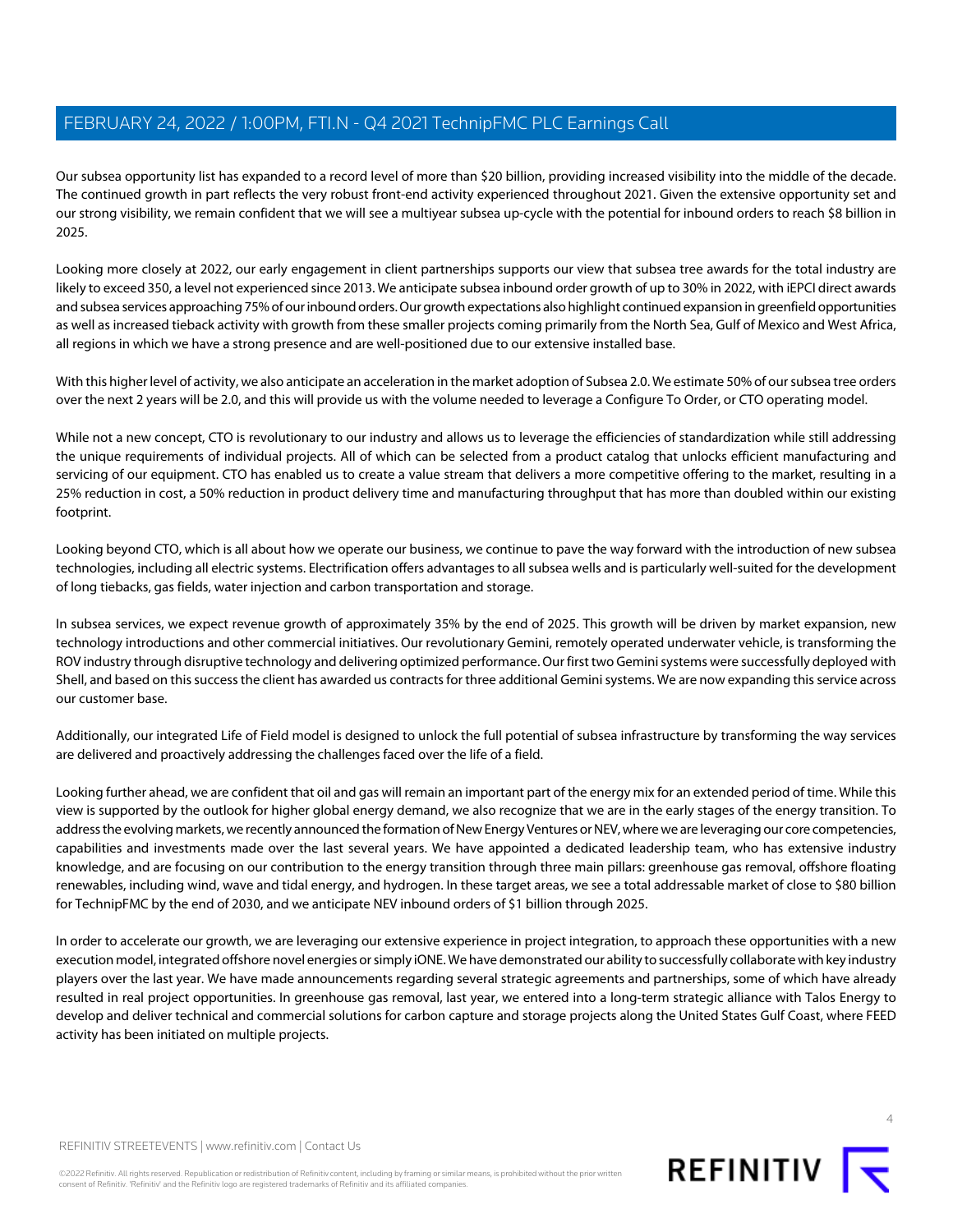As for Offshore renewables, we announced just last month that our partnership Magnora Offshore Wind was successful in the ScotWind leasing round application, where the proposed development project will have a total capacity of approximately 500 megawatts, which could power more than 600,000 homes in the United Kingdom.

And today, we are announcing a hydrogen storage MOU with Storengy, a subsidiary of ENGIE, which has the potential to accelerate the development of a ready-to-scale-up solution for the underground storage and utilization of green hydrogen across Europe. We are making solid and tangible progress and are fully committed to playing a meaningful role in this challenging yet exciting period of transition. We believe we have the right competencies, resources and teams to make this a very successful journey. And we are confident that as the energy transition accelerates, so too will the opportunity set for TechnipFMC.

<span id="page-4-0"></span>I will now turn the call over to Alf to discuss our financial results.

#### **Alf T. Melin** - TechnipFMC plc - Executive VP & CFO

Thank you, Doug. At our Analyst Day in November, I reiterated our increased focus on cash, both cash generation and capital discipline, which we believe are essential to increasing shareholder value. I am proud of the efforts made across the organization as we delivered strong free cash flow of \$423 million in the quarter, and a much improved balance sheet, with net debt declining to \$678 million at the end of the period. I will spend more time on these topics shortly, but let me first provide a broader recap of our results.

We finished the year strong with total company inbound orders of \$2.1 billion in the quarter. Subsea inbound was \$1 billion, putting full year orders at \$5 billion, an increase of close to 25% versus the prior year. Surface Technologies achieved inbound of \$1.1 billion, which included the multiyear award from ADNOC. Full year inbound was \$1.8 billion, an increase of nearly 70% from last year. Total company backlog was \$7.7 billion at the end of the period.

Fourth quarter total company revenue was \$1.5 billion with adjusted EBITDA of \$130 million. For the full year, we delivered on segment guidance for both Subsea and Surface Technologies. Fourth quarter reported loss from continuing operations was \$0.28 per diluted share, which included after-tax charges and credits that netted to an expense of \$71 million or \$0.16 per share. These charges included the following: expenses totaling \$42 million related to impairment, restructuring and other charges. The majority of these charges relates to the continued optimization of our global footprint; and a loss of \$30 million on our equity ownership in Technip Energies, which primarily relates to the unfavorable change in fair market value during the period. When excluding the impact of these charges and credits, our adjusted loss from continuing operations was \$0.12 per share. The adjusted loss included a loss on an early extinguishment of debt of \$22 million and a Foreign Exchange gain of \$5 million.

Turning to the segment results. In subsea, revenue was \$1.2 billion, down 6% from the third quarter. Adjusted EBITDA was \$124 million with an adjusted EBITDA margin of 10%, a sequential decline of 120 basis points. Both revenue and adjusted EBITDA were negatively impacted by reduced product activity in Africa and Australia and the seasonal decline in services activity, particularly in the North Sea.

In Surface Technologies, revenue, up \$287 million, increased 7% from the third quarter. Results benefited from increased activity internationally and the continued recovery in North America. Adjusted EBITDA was \$29 million, a 2% increase sequentially. Results benefited from improved operating performance in North America, partially offset by investment in new international manufacturing capacity. Adjusted EBITDA margin was 10.1%.

Turning to corporate and other items in the period. Corporate expense was \$30 million, which included \$2 million of restructuring and other charges. Net interest expense was \$34 million and tax expense was \$39 million. Cash from continuing operations was \$484 million, which benefited from strong performance in customer collections in the period. Capital expenditures were \$61 million. Free cash flow from continuing operations was \$423 million in the quarter and for the full year was \$523 million.

We ended the quarter with cash and cash equivalents of \$1.3 billion. We reduced gross debt by \$251 million, sequentially. Net debt at the end of the quarter was \$678 million, a reduction of nearly 70% since year-end 2020.

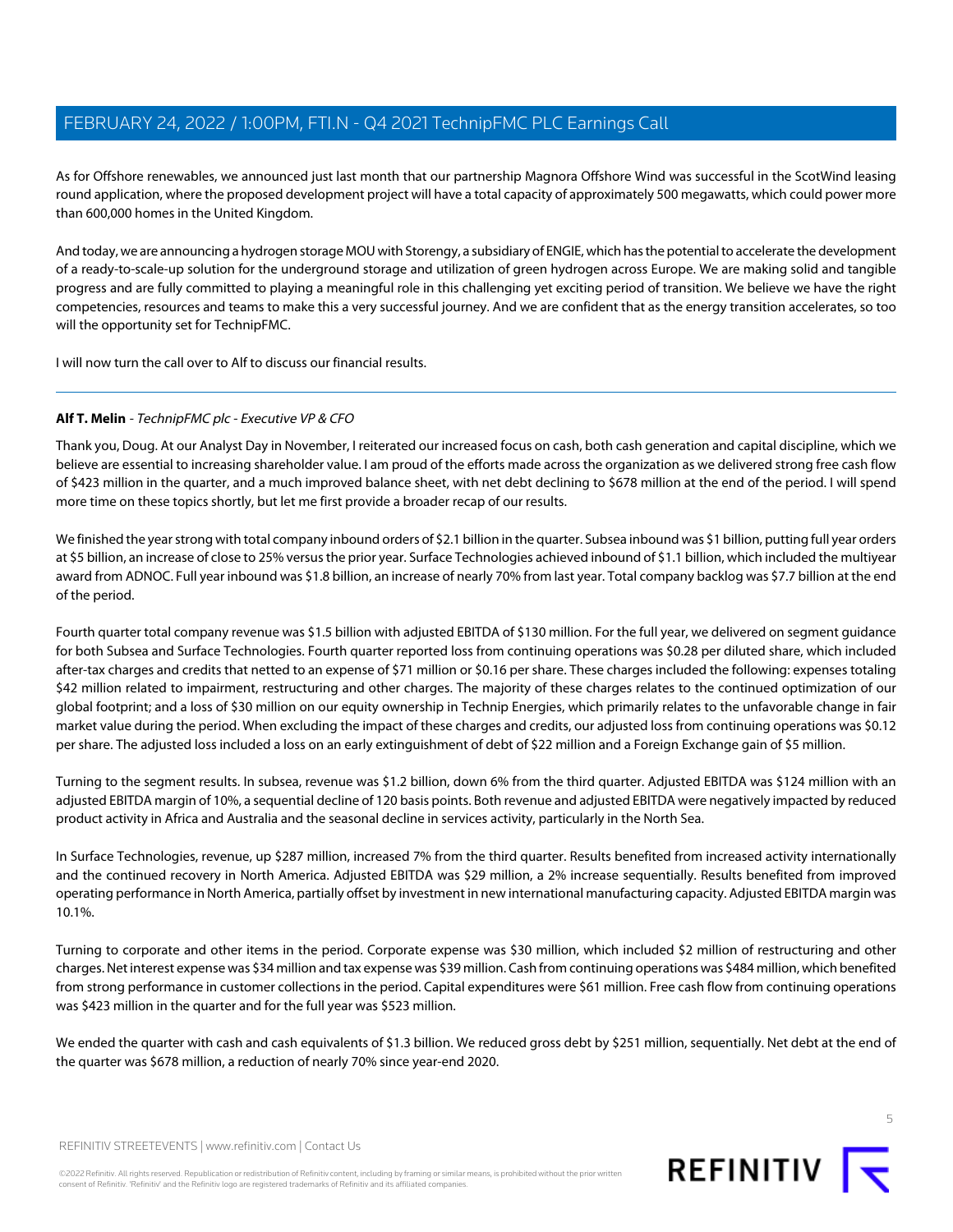During the year, we sold approximately 75% of our stake in Technip Energies for proceeds of \$901 million. In January of this year, we sold an additional 9 million shares for total proceeds of \$135 million. As of today, we retain a direct stake of 12.9 million shares or 7% of Technip Energies' issued and outstanding share capital. Moving to our full year 2022 outlook. In subsea, we are guiding for revenue to be in the range of \$5.2 billion to \$5.6 billion. Backlog scheduled for execution in the current year is \$3.4 billion. Subsea services revenue is expected to grow to approximately \$1.2 billion, the majority of which is not included in backlog today.

Taken together, over 85% of revenue at the midpoint of our guidance is fully supported by scheduled backlog and services. In 2021, we delivered a 200 basis point expansion in subsea adjusted EBITDA margin, and we are confident we will see an improvement again this year. We expect adjusted EBITDA margin to be in the range of 11% to 12%, a further 100 basis point increase at the midpoint of the range.

Notably, we are expecting continued margin improvement even when assuming the midpoint of our revenue guidance, which implies essentially flat revenue versus the prior year. This highlights that changes we have applied to our business model are translating into improved operational and financial performance.

For Surface Technologies, we expect revenue in the range of \$1.15 billion to \$1.3 billion, an increase of 14% at the midpoint. We expect North America, which represented just over 35% of revenue in the fourth quarter to grow at a faster rate than the overall segment. We expect adjusted EBITDA margin to improve to a range of 11% to 13%. This guidance considers that our investment in new international manufacturing capacity in support of the strong Middle East outlook will continue to be a headwind in the first quarter, with a reduction in EBITDA margin of approximately 100 to 200 basis points versus the fourth quarter.

I will now highlight several of our other guidance items. We expect net interest expense of \$105 million to \$115 million, an improvement of approximately \$30 million versus 2021, driven by further reduction in debt. Capital expenditures are expected to be approximately \$230 million or 3.5% of revenue at the midpoint of guidance. Free cash flow, which we define as cash flow from operations less capital expenditures, is expected to be between \$100 million and \$250 million for the full year.

Similarly, to 2021, we expect free cash flow to be weighted to the second half of the year, with the first quarter expected to see a net outflow due to the payment of annual incentives and timing of working capital consumption. Full year free cash flow in 2022 assumes only a limited use of working capital, therefore, sustaining the improvement we achieved in 2021. When all of these items are taken together, our 2022 guidance at the midpoint implies adjusted EBITDA of approximately \$670 million, a year-over-year increase of 15%.

I will now turn the call back over to Doug for a few closing remarks.

#### **Douglas J. Pferdehirt** - TechnipFMC plc - CEO & Executive Chairman

Thank you, Alf. Before moving to Q&A, I want to reiterate our view of the intermediate term outlook. The inflection for the energy markets is here. And we also believe this cycle is different in a way that will accelerate its impact on our company. Since 2015, offshore economics have materially improved and subsea cycle times have become significantly shorter. This has resulted in new subsea investment coming much earlier in the cycle and more in parallel with U.S. land markets. We believe these changes are fundamental and sustainable as a result of new business models and technology pioneered by our company.

Importantly, TechnipFMC is well positioned for the anticipated activity growth given our leadership in both Subsea and the Middle East. And the acceleration across these markets has created a multiyear up-cycle in our business. We are confident that this outlook, combined with the changes we have made to our business model, will translate into improved operational and financial performance.

Subsea EBITDA margins of 10.5% in 2021 were 200 basis points above the prior year, with margins set to improve an additional 100 basis points to 11.5%, at the midpoint of our 2022 guidance. The timing of our Subsea margin expansion is particularly noteworthy, occurring much earlier in the recovery than in previous cycles, further supporting our goal of achieving 15% margins in 2025. Our strong project execution and continued industrialization of our operations leaves us well positioned to see improved EBITDA across the entire portfolio, including the potential for Subsea EBITDA to nearly double by 2025 with several of the key drivers firmly within our own control.

©2022 Refinitiv. All rights reserved. Republication or redistribution of Refinitiv content, including by framing or similar means, is prohibited without the prior written consent of Refinitiv. 'Refinitiv' and the Refinitiv logo are registered trademarks of Refinitiv and its affiliated companies.

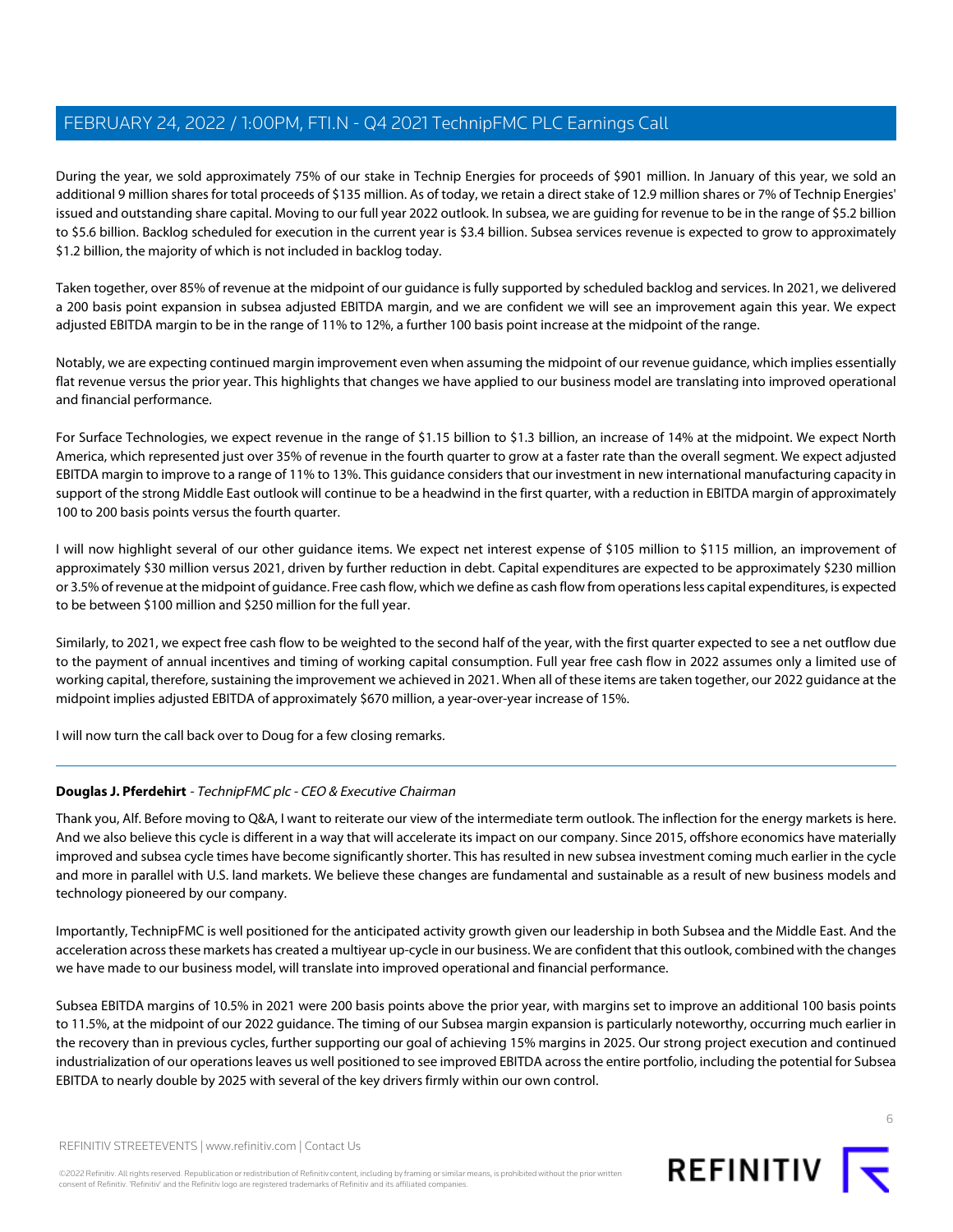This along with our emerging role as the offshore architect for the energy transition will allow us to thrive in both present and future energy markets. Operator, you may now open the line for questions.

### **QUESTIONS AND ANSWERS**

#### **Operator**

(Operator Instructions)

<span id="page-6-0"></span>Your first question comes from the line of Ian MacPherson with Piper Sandler.

#### **Ian MacPherson** - Piper Sandler & Co., Research Division - MD & Senior Research Analyst of Oil Service

So I was curious about the -- sorry, I had some feedback on my phone. Curious about the outlook for orders. If you're going to deliver -- you expect to grow subsea orders roughly 30% this year. That sounds like a modest upgrade to the prior guidance, which was \$7 billion over the 5 quarters, including this past quarter. And the 2025 target of \$8 billion would therefore imply a much lower growth rate from '22 through '25, which sounds like maybe just some conservatism, but I wanted to get thoughts around that question. And I know also you haven't removed it from your deck, but we do know that Bonga has slipped again, at least according to popular press and maybe that's less prospective now for 2022. But any thoughts on how the rest of your pipeline has seemingly warmed up or maybe become higher probable for this year, excluding Bonga?

#### **Douglas J. Pferdehirt** - TechnipFMC plc - CEO & Executive Chairman

Okay, Ian. So -- let me start with the numerical part of the answer. So it is -- when we gave the \$7 billion of guidance over the next 5 quarters, that was Q4 plus the 4 quarters of 2022, realizing we were coming off of a year where we had \$4 billion of inbound, and we were anticipating to be in the range of at the time around \$4.5 billion to \$4.7 billion of inbound for 2021. And you correctly point out, we delivered \$5 billion in 2021, which, again, was a 24%/25% increase over the prior year. And now we're looking at an additional 30% increase this year, taking us into the range of the \$6.5 billion.

So I guess the \$7 billion over \$5 billion became \$6.5 billion over \$4 billion which is pretty impressive, actually, given where we have been and the growth rate is quite phenomenal.

Looking ahead, yes, at Analyst Day, we laid out \$8 billion in 2025. Could that be pulled forward? Absolutely. Are we changing that view at this time? No. But we are very confident in delivering the \$6.5 billion for 2022.

Moving on a little bit to the -- maybe some of the big puts and takes on the Subsea opportunity list, which, by the way, that list expanded to \$20 billion, up from the record \$19 billion last quarter. You mentioned Bonga, I would agree it's probably not a 2022 event. Where do we see things warming up? Clearly in South America, it's already very warm, and it's getting warmer, and we see things being accelerated and pulled to the left.

We'll see -- likewise, we'll see some increased activity, particularly in the Norwegian sector of the North Sea. Also, we see things really warming up, both in Asia Pacific, particularly in Malaysia as well as in Africa. And we see things being -- we're being asked to accelerate, bring things forward at a pace and cadence that I will tell you, we've not experienced for a very long time.

#### **Ian MacPherson** - Piper Sandler & Co., Research Division - MD & Senior Research Analyst of Oil Service

That's great. And none of that sounds surprising at this point given the state of play in the markets. On the surface side, congratulations, by the way, on the big ADNOC award. I don't know if I missed this in the prepared remarks, but have you described how much of that was reflected in the Q4 bookings, I don't think all of it was.



REFINITIV STREETEVENTS | [www.refinitiv.com](https://www.refinitiv.com/) | [Contact Us](https://www.refinitiv.com/en/contact-us)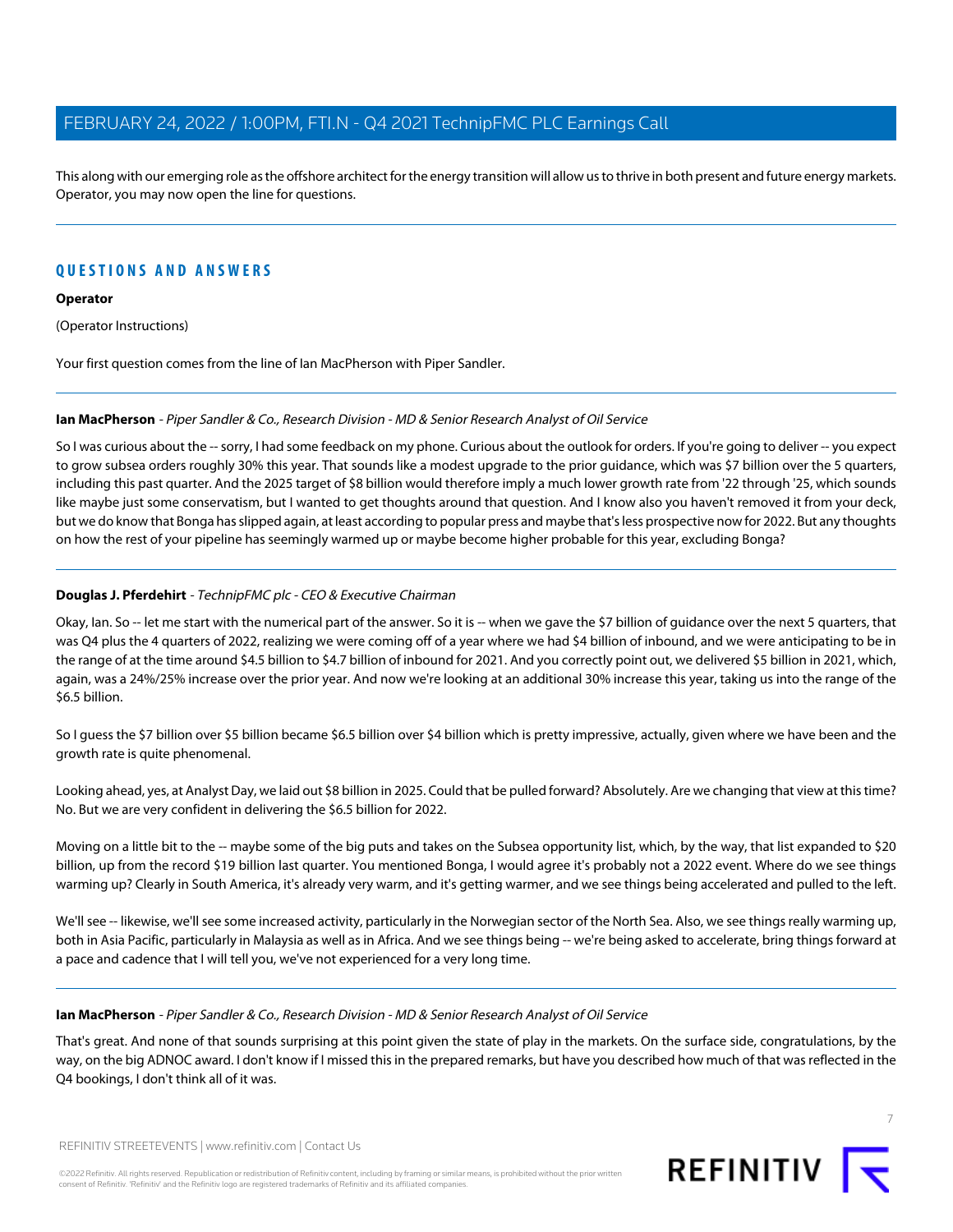#### **Douglas J. Pferdehirt** - TechnipFMC plc - CEO & Executive Chairman

So as far the impact to Q4 was minimal as far as the inbound. The way that we inbounded that project was we only inbounded about 50% of the total project value, so there will be more to come in the future.

#### **Ian MacPherson** - Piper Sandler & Co., Research Division - MD & Senior Research Analyst of Oil Service

Perfect. That's what I was looking for.

#### **Operator**

<span id="page-7-0"></span>Your next question comes from the line of Mark Wilson with Jefferies.

#### **Mark Wilson** - Jefferies LLC, Research Division - Oil and Gas Equity Analyst

Two questions, if I may. The first is -- on the quidance for 2022, could I ask how depreciation looks year-on-year? Do you think that will be lower than the past year? And then the second question is on market share. Of that 350 wellhead estimate you talked about for the total market, would you be able to opine what you expect your market share to be for that? And how would that would compare with -- okay, it's almost 10 years ago, but the 2013 you speak to as FMC Technologies.

#### **Douglas J. Pferdehirt** - TechnipFMC plc - CEO & Executive Chairman

Sure. So let me -- I'll take the market share question, and then Alf will cover the question about the 2022 depreciation. So look, we don't talk about market share. First of all, we don't really talk about tree count, so let me start there. You did -- thank you for pointing it out. We haven't talked about it in a long time actually since we created TechnipFMC. As I say many times, we do much more than just deliver trees these days. And because of that, we like -- that's why we like to talk about the subsea opportunity set. We give you total contract values. We try to give much more visibility than the subsea tree number alone. A matter of fact, I don't recall [that], but I bet it's been about 4 years since I've talked about the Christmas tree count.

So why did we? Look, there's a level of misinformation out there that we felt needed to be rectified. And as the market leader and it's kind of beholden upon us to do that. So that's why we came out with the 350 tree count. We're going to be well above pre-pandemic levels. And again, going back almost a decade since we've seen this level of activity. A couple of interesting things have happened in that period of time as well. I would say approximately 30% to 40% of the total manufacturing capacity no longer exists. So we, along with our competition, have all removed a material portion of our total manufacturing capacity.

So what that means is we're in a situation right now where it's very favorable in terms of the economic value to our company. And more importantly, our ability to be able to continue to grow whilst removing manufacturing capacity, how is that possible? Well, that's the whole Subsea 2.0 story, which began back in 2017. And that's the CTO or configure-to-order story, which started at our Analyst Day this past November, where we really laid out how we're now able to double the capacity through a much smaller manufacturing footprint.

So in other words, our demonstrated capacity has remained constant. Our throughput, our ability to be able to deliver has remained constant. That's obviously not the case for the others who have removed the capacity, which was the right thing to do. We did the same, but don't necessarily have the volume or the scale or the technology platform to be able to leverage in the CTO model. All that to say, our market share is certainly going up.

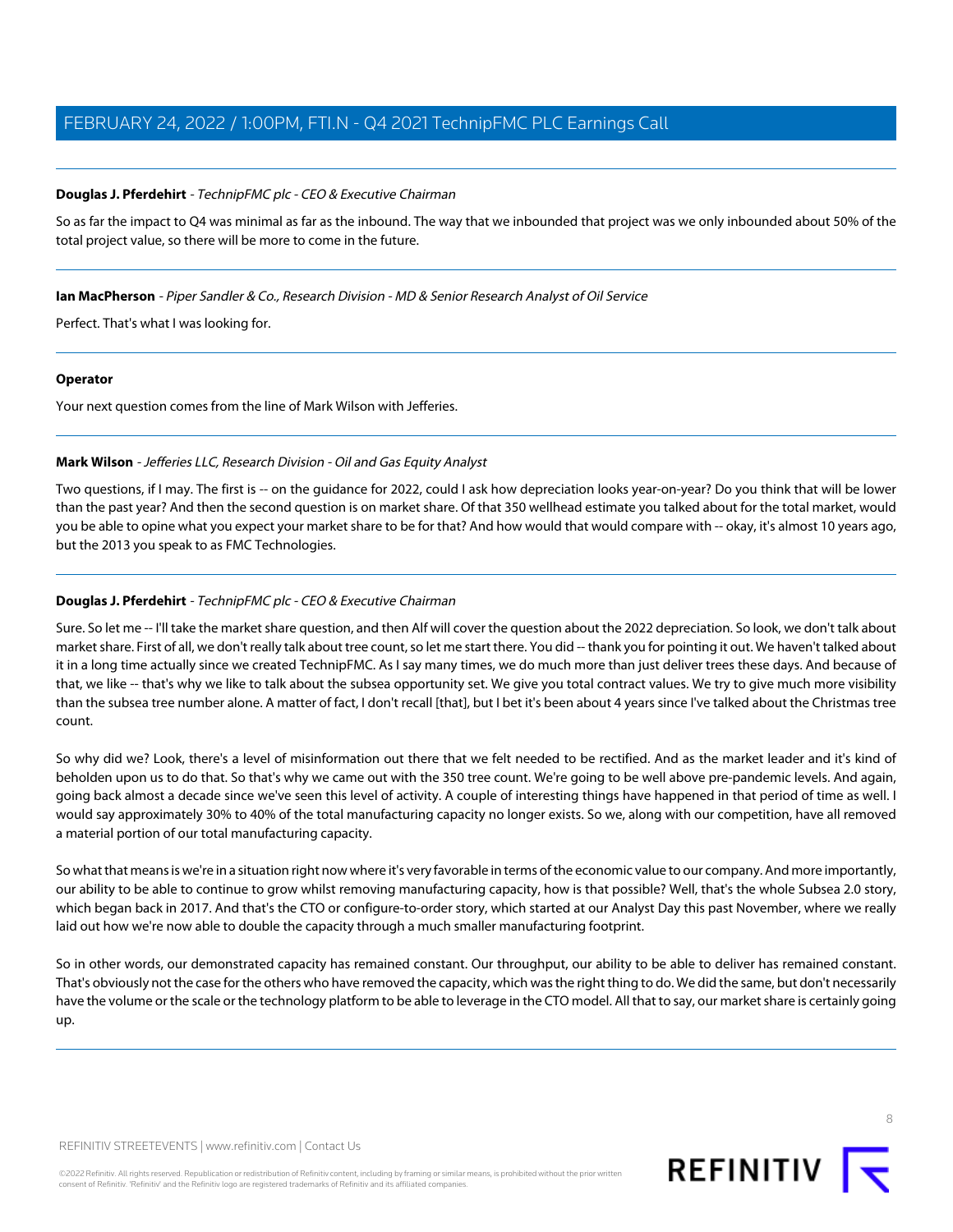#### **Alf T. Melin** - TechnipFMC plc - Executive VP & CFO

Yes. Mark, this is Alf here. Just coming back on your depreciation and amortization question. It's basically going to be very flat year-over-year. So no market difference in what you saw in 2021.

#### **Mark Wilson** - Jefferies LLC, Research Division - Oil and Gas Equity Analyst

Got it. Okay. And just to maybe expand on it. You spoke eloquently to the CTO model, Doug, and efficiencies in the manufacturing process and the whole system dynamic. I look at the guidance at '22 and the immediate thing I look at is, can you produce a positive bottom line net profit out of this business in '22? Given what you said on depreciation there, Doug, it sounds like if -- sorry, Alf, if exceptionals will be at a low level then there's a good chance of that. Would you expect the business to return to profit bottom line in '22?

#### **Alf T. Melin** - TechnipFMC plc - Executive VP & CFO

Yes. We are projecting a positive net income at the bottom line for next year. And yes, the amount of unusual charges would come down overall from where we were in 2021.

#### **Operator**

<span id="page-8-0"></span>Your next question comes from the line of Arun Jayaram with JPMorgan.

#### **Arun Jayaram** - JPMorgan Chase & Co, Research Division - Senior Equity Research Analyst

Yes. Doug, FTI generally perceived as a late-cycle stock. Clearly, the OFS playbook has been to focus a little bit more on the short cycle NAM names. One of the interesting things you mentioned is just a decline in subsea cycle times that you're seeing perhaps things more consistent with U.S. land I was wondering if you could maybe offer some proof points to kind of corroborate this view? And how are -- and maybe some of the differences that you're seeing this cycle in terms of subsea orders versus in past cycles?

#### **Douglas J. Pferdehirt** - TechnipFMC plc - CEO & Executive Chairman

Arun, thank you very much for the question, and thank you for picking up on that in the prepared remarks. It obviously was one of the key messages we wanted to deliver today. I realize that there's -- a lot of people reflect on kind of the historical trends, et cetera. And in doing so, it is true that more of the NAM leveraged stocks tend to benefit first before the offshore us to really take off in a cycle. Obviously, the offshore stocks have a longer tail and benefit when things slow down. They're not nearly as abrupt as what happens in U.S. land. But it is different, this cycle. We hope that already the numbers that we're reporting and putting in front of you demonstrate that. Our growth rate is that of the growth rate that's being experienced in the Permian Basin, number one.

We're seeing margin expansion that we would typically have not seen until the second or third year of a cycle, we're seeing that margin expansion now, speaking of subsea 300 basis points total between last year and the midpoint of the guidance for this year and more to come.

So it's happening. It's real time. Internally, we -- our kind of image is there was always the U.S. land train that left the station a bit earlier than our train left the station, but they've left at the same time. And if there's a message we really want to pass is our train's left the station, the momentum is building. And we hope that, that is something that the investment community now we've given all the data between the Analyst Day and what we've now given for the 2022 guidance, I think, given a very clear trajectory of what's happening. And you can look at it by customer CapEx spend, you were asking for proof points. We've looked at that. If you look at the customers who have both let's say, exposure to the U.S. land market and the offshore market, kind of where are they putting the majority of their CapEx growth. It's pretty clear.

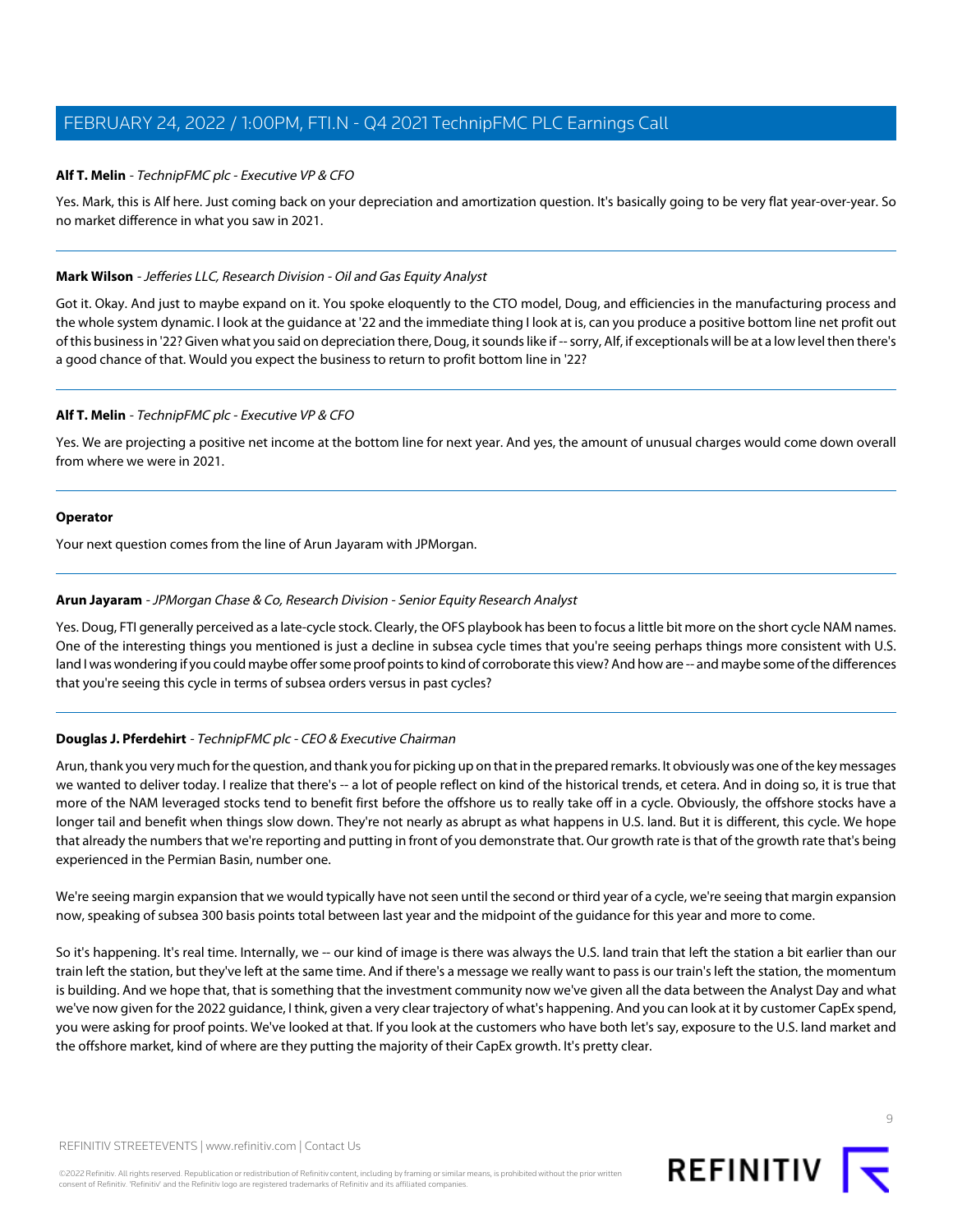The offshore has a lot of very strong attributes particularly in this part of the energy cycle, you've got a lower greenhouse gas footprint. These are some of the lowest greenhouse gas barrels that you can produce, some of the most prolific reservoirs that you can produce and a relatively stable regulatory environment certainly compared to other areas.

#### **Arun Jayaram** - JPMorgan Chase & Co, Research Division - Senior Equity Research Analyst

Great. My follow-up, Doug, you guided to 2022 subsea revenue of, call it, \$5.4 billion at the midpoint and then EBITDA margin, call it, 11.5%. At the Analyst Day, you provided 2025 outlook of \$7 billion in subsea revenue at a 15% margin. So as we try to connect the dots between '22 and 2025. I mean do you expect the interim period '23 and '24 to be more linear? Or how do you think of the shape of your -- of the profile revenue and subsea margin profile between the two areas, 2022 and 2025?

#### **Douglas J. Pferdehirt** - TechnipFMC plc - CEO & Executive Chairman

No, thanks. I'll pivot back to the answer that -- the question that Ian asked and kind of the way I answered it, hopefully gave some visibility into how that shape could develop. Again, we're not giving '23, '24, '25 guidance. We've -- obviously, we've just given '22 guidance. Back in November, we gave '25. So you have the two goalposts now. It's a fair question. But if you reflect on what I said, Ian, that we're seeing a level of an intensity of our client conversations at a level that I've not experienced in a very long time in terms of acceleration, acceleration, acceleration. So I'm not sure. I don't -- if there's one thing, it will never be linear, but I think if you go linear, there's probably upside to that.

#### **Operator**

<span id="page-9-0"></span>Your next question comes from the line of Taylor Zurcher with Tudor, Pickering and Holt.

#### **Taylor Zurcher** - Tudor, Pickering, Holt & Co. Securities, LLC, Research Division - Executive Director of Energy Services & Equipment Research

My first one is on capital allocation. So a big free cash flow number for Q4 and really for the full year of 2021. I imagine net debt is lower than what you were anticipating exiting the year, at least relative to your prior guidance. And at the Analyst Day, you talked about paying down gross debt to -- reducing gross debt to \$1.3 billion. And a shareholder return sort of catalyst coming in the back half of 2023. And I just wonder, I guess my question is with the strong Q4 free cash flow performance, has anything changed there with respect to capital allocation around shareholder returns? Or is the plan still to reduce gross debt to \$1.3 billion before doing anything? Or is net debt getting or nearing a position where you might accelerate that time line?

#### **Douglas J. Pferdehirt** - TechnipFMC plc - CEO & Executive Chairman

Thank you, Taylor. I would agree with you that the ability to reduce -- the rate or the cadence at which we've been able to reduce the net debt is we're extremely proud. And 70% reduction and a lot of positive momentum gives us great reason for confidence. And I don't want to steal any of the joy from Alf, who is very happy these days. So I'll pass it over to Alf to complete the answer.

#### **Alf T. Melin** - TechnipFMC plc - Executive VP & CFO

Yes. Thank you, Doug. So -- so clearly, we are very pleased with the Q4 free cash flow generation. It really exceeded our expectations and is putting us in a great position now with a net debt below \$700 million. And as you point out, well on path to the target capital structure that we indicated at the Analyst Day, which we said would be cash around \$800 million and debt of \$1.3 billion. So really great progress for us here.

In terms of capital allocation, in general, I would say we remain committed to both debt reduction and shareholder distributions in line with what we said there. When you think about reduction and more deleveraging, we still have \$700 million to go to get to the \$1.3 billion that we indicated.

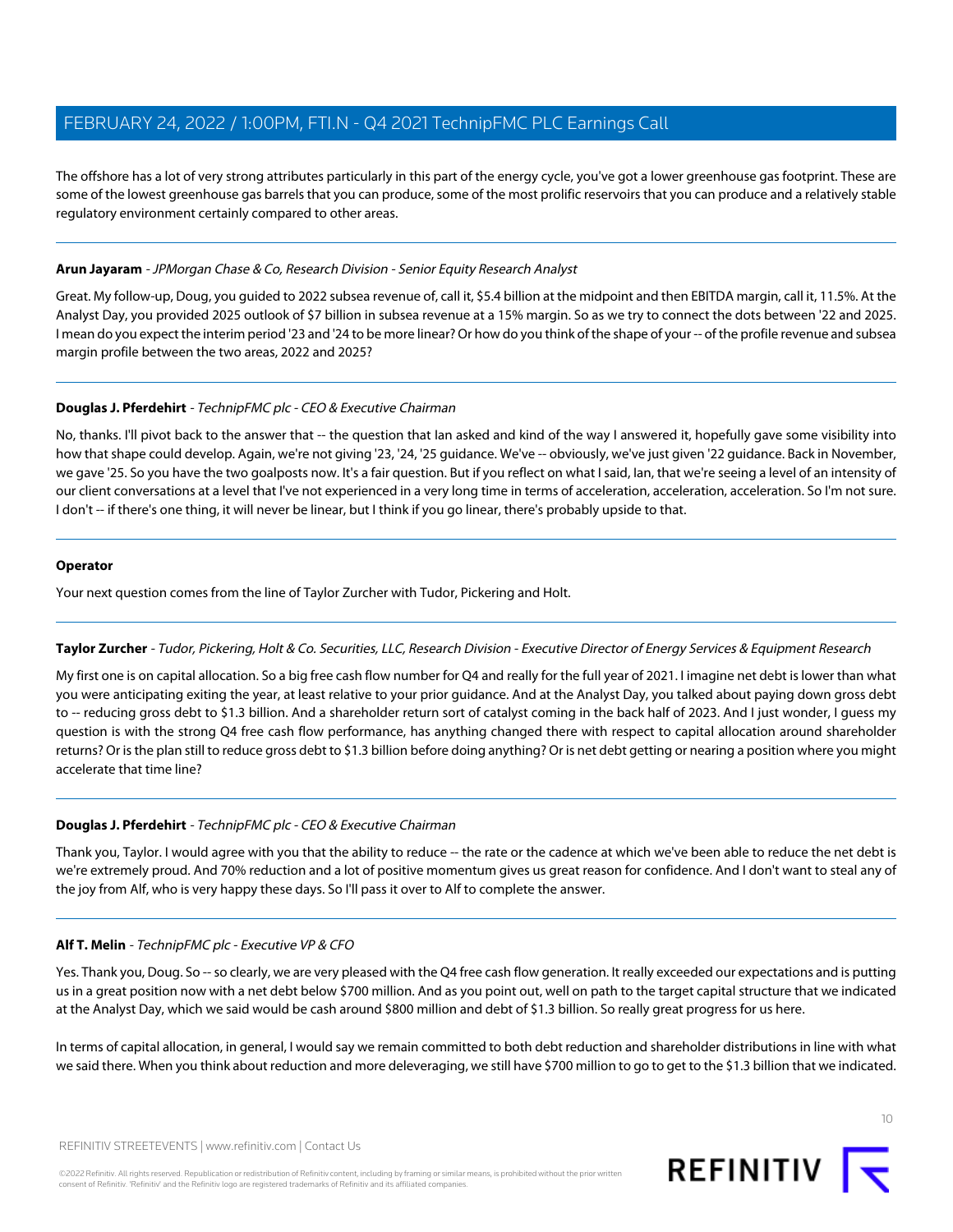So Obviously, this will still be a focus area for us. We will expect to do our debt servicing to schedule this year. That's about \$200 million. And then we will obviously review options to further tender for outstanding debt where it's economically beneficial to do so.

And as a reminder, also on our most expensive senior notes that we do have a call provision for that in the first quarter of 2023. If I go further and just talk a little bit more about the shareholder distribution specifically, and again, referencing back to Analyst Day, we did say that we are indicated to initiate a sustainable dividend as part of -- targeted really for the second half of 2023. But we also said that opportunistically, we would review share buyback as a supplement for bringing value -- further value to our shareholders.

So clearly, as we have this improved cash flow, we will certainly evaluate options for initiating distributions slightly ahead of that time line in the second half of 2023, and including entertaining share buybacks if so it becomes an option. But the basic criteria is still that we have the providing that we have the metrics in place to really continue to have long-term favorable access to credit. So we don't want to lose sight of the deleveraging that we need to do first, while also retaining some flexibility to reinvest in our business as we continue to be on this growth cycle. So hopefully, that helps you a little bit.

#### **Taylor Zurcher** - Tudor, Pickering, Holt & Co. Securities, LLC, Research Division - Executive Director of Energy Services & Equipment Research

Yes, it does. And just a follow-up unrelated on supply chain. A lot of your peers are still struggling through a number of supply chain-related issues. And I imagine you're dealing with a lot of the same issues today, but not readily apparent in the numbers for the back half of 2021 or in the guidance for margins in 2022. So just curious if you could give us an update on all things supply chain related? Are things getting worse as we enter 2022? Or have some of the issues you've been dealing with kind of flatten out? Just curious on all sorts of topics there.

#### **Douglas J. Pferdehirt** - TechnipFMC plc - CEO & Executive Chairman

Taylor, thanks. As you said, that's a pretty broad topic. And thanks for noting our performance in the environment. Look, we're not immune to the environment. But we believe it's our responsibility to manage through the environment. And we were -- things were thrown at us in 2020 that nobody anticipated, and there's been ramifications directly associated with that, but also other challenges that supply chain challenges, logistics challenges, et cetera.

So kind of just imagine for a moment, the momentum that we're demonstrating against those headwinds. If the winds just calm down or we get a bit of a tailwind, just imagine the earnings potential of this company. And that's why we're so proud. That's why we don't call it out every quarter. We just manage through it. But there is no doubt. Guidance would be higher, operating results would be better if we weren't faced with the challenges. But it's our job, and we owe it to our shareholders to manage through that and deliver the progression that we've been able to deliver and just maybe stop for a minute and reflect on how much better it could potentially be if we weren't facing some of those headwinds. So thanks, Taylor, for pointing it out.

#### <span id="page-10-0"></span>**Operator**

Your next question comes from the line of Marc Bianchi with Cowen.

#### **Marc Gregory Bianchi** - Cowen and Company, LLC, Research Division - MD & Lead Analyst

I guess, Doug, you mentioned trees. So I'm going to ask more about trees. This may be the last time we talk about it on a call for a while. The 2013, looking back, I think the industry awarded something like [550] or that was the estimate at the time. You mentioned that a bunch of capacity has come out. But I think along that discussion, you also mentioned that your efficiency and your ability to kind of do more with less has also improved. And I would suspect that's the case for your peers.



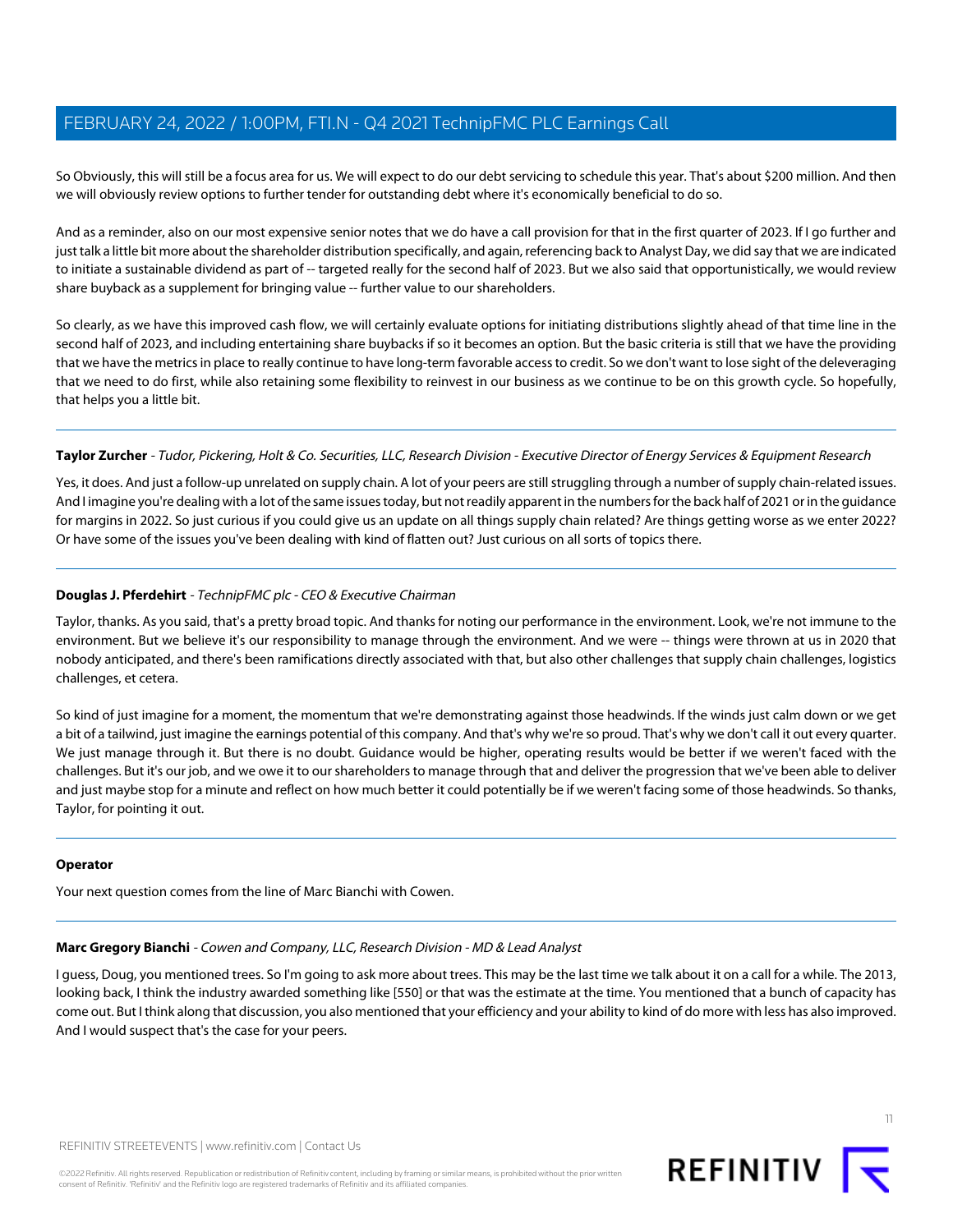Can you just kind of walk us through how the competitive dynamic has evolved over the past couple of years? And how that sits today? I mean I know that a large portion of your business is maybe not exposed to that well with iEPCI and such, but just how that looks and what the anticipation is for 2022?

#### **Douglas J. Pferdehirt** - TechnipFMC plc - CEO & Executive Chairman

Sure, Marc. So let me touch on -- maybe a couple of things I wanted to comment on there. So look, there's no evidence, and there are certainly not the volume of orders for anyone else in the industry to be able to move to a CTO model. So no, I don't necessarily agree that others have. I'm sure they've gotten better at what they do, but they're still building 1.0 trees. And they don't have -- you need volume to be able to go to a CTO model. And you can't go to a CTO mode on volume alone, you need the technology platform, which was the Subsea 2.0.

So it took us a long time. We started on Subsea 2.0 well before 2017. We announced it in 2017, and now it's 50% of our projected orders going forward. That's what allows us to be able to move to this. So if you say 4 or 5 years -- before 2017, this is a long journey. And it's not evident that others are on that journey or if they are, they're obviously a ways away from being able to get there. And our market position right now is such that -- let's just say it's not mathematically available to others to reach that type of volume to be able to get to CTO. And so it's something we're real proud of and something our customers certainly recognize and reward us for.

The dynamic out there in the marketplace, you raised, which is a good question, I tried to emphasize in my prepared remarks, in 2022, we're now -- up to 70% of our business is either iEPCI, direct awarded to our -- mostly direct award to our customer -- to our company, other direct awards from our alliance partners, and subsea services, which is direct award. So just reflect on that for a moment.

I mean, I've never been in this position in my entire professional life in any business to where you are in such an intimate position with your clients due to who you are? Which you stand for? Being a pure play, being focused, putting all your time and effort and passion into the subject and just being extremely, extremely good partners. And that's what gives us visibility. And that has huge benefits when it comes to things like managing the security of supply. We have deep intimate relationships with our suppliers as well, and they know they can count on us for the volume. And it's not so cyclical as it used to be in the past where you'd have two good quarters, two down quarters.

You're seeing a lot of consistency in our inbound trajectory as well, not that it will ever be linear, but it's just -- yes, it's just a very rewarding position to be in. We're privileged to be here. We're humbled to be here. It's because of the trust that our customers place in us, and we continue to do everything we can to earn that every single day.

#### **Marc Gregory Bianchi** - Cowen and Company, LLC, Research Division - MD & Lead Analyst

Okay. I guess, talking more near term on the guidance for Surface talks about a decline in margin in the first quarter. Any commentary on subsea as we go through '22? I mean my base case assumption would be, I don't know, you get based on historically, you get kind of like 55% of the business in the middle two quarters of the year and then the first and the fourth are the balance. But any further color on how it shapes up?

#### **Douglas J. Pferdehirt** - TechnipFMC plc - CEO & Executive Chairman

No. Actually, thank you. That's a good clarifying question for everybody. And we don't see any real change to that pattern. Clearly, Q2, Q3 will be the strongest. Q1 will not be as strong and that's Q1, Q4 mainly being driven down because of the weather conditions in certain parts of the world and also a reduction in our subsea service activity during those quarters. So if you will, Q1 step up in Q2, Q3 and then an adjustment back down in Q4 as is the typical pattern. Nothing atypical that we see at this point.

#### **Operator**

Your next question comes from the line of Nick Konstantakis with BNP Paribas.

REFINITIV STREETEVENTS | [www.refinitiv.com](https://www.refinitiv.com/) | [Contact Us](https://www.refinitiv.com/en/contact-us)

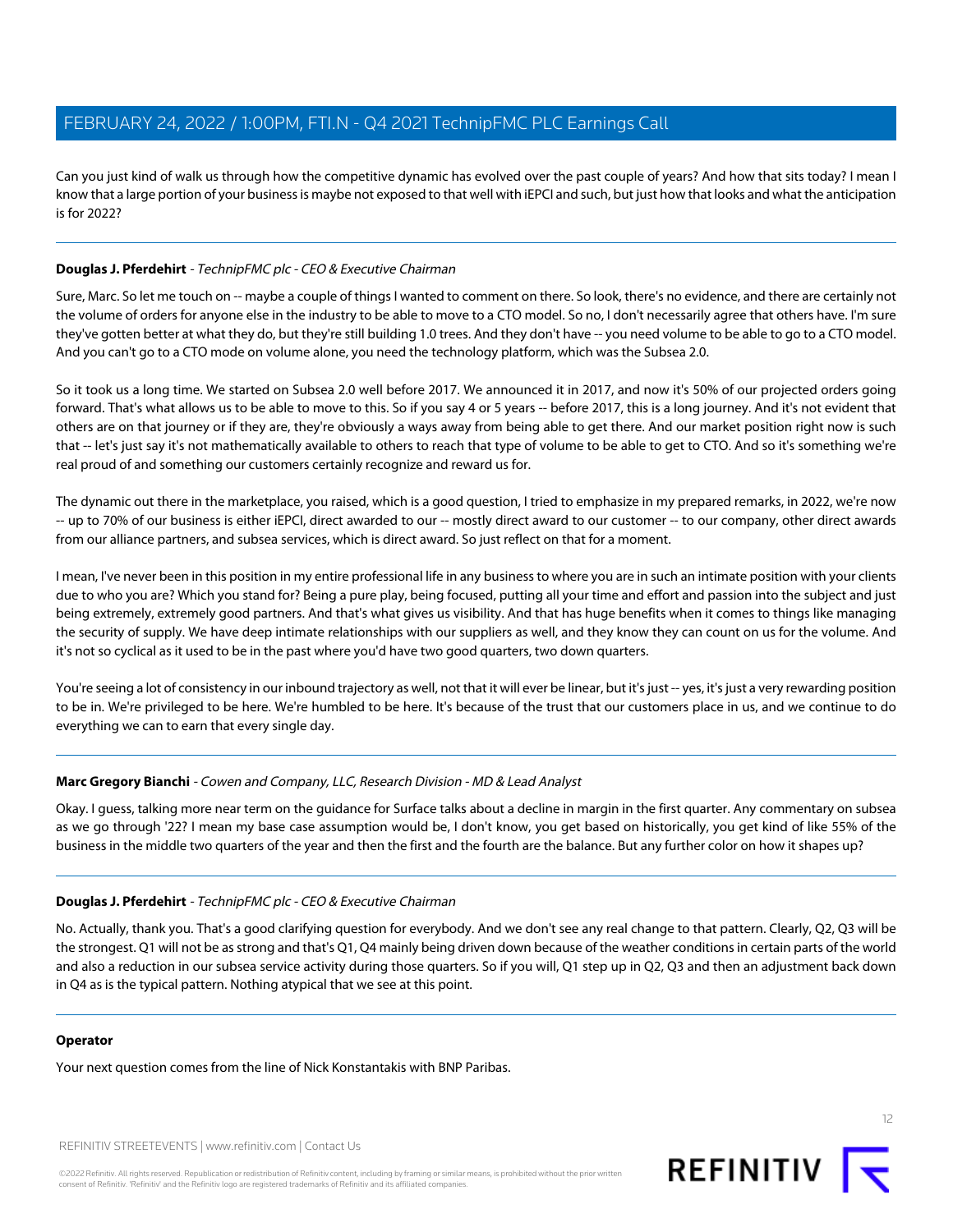#### <span id="page-12-0"></span>**Nikolaos Konstantakis** - BNP Paribas Exane, Research Division - Analyst of Oil and Gas

Doug, you spoke to a pretty large portion of supply taken out of the market in trees and 350 at least next year, but I really appreciate the color. Can you just give us an idea about pricing? I mean it feels like a strong rebound on smaller capacity should mean very good momentum in the pricing and the orders you are inbounding?

And just related to that, I think somebody mentioned earlier in 2017, at that point, order intake pro forma for the combined company was closer to \$50 billion. Appreciate there has been deflation, but is there any other comments that can help us understand or compare to the degree possible the conditions on a like-for-like basis?

And then secondly, can you just give us a bit more visibility on the movement of contract assets and liabilities within the working capital? If it's project-specific, fine. I just -- I wouldn't understand whether there was any consolidation effects there? Or what is the driver of those movements?

#### **Douglas J. Pferdehirt** - TechnipFMC plc - CEO & Executive Chairman

Sure. So -- the -- there was a lot there. I'm trying to narrow it down a little bit. So let's start with the kind of outlook. So yes, we clarified that we're very confident that there'll be 350 trees awarded in 2022. We have a very large market share of those awards which allows us to do everything that we said we were set out to do. Because of the 2.0 and because of the CTO is why we can get through a smaller manufacturing footprint. We also reduced our manufacturing footprint. We took entire manufacturing facilities they no longer are our part of the company. So as others did as well.

The pricing effect of that, obviously, when -- in simple basic economics, supply and demand, obviously, we're in a more favorable environment. We don't talk a lot about pricing in subsea only for one reason. Go back to what I said earlier on Marc's question, 70% of our business is direct awarded through our alliance partners, iEPCI or subsea services. So we're not pricing against the competitors we're working with our clients to ensure that we get a fair economic benefit from the project, and they're obviously direct awarding to us for a reason. So it tends to be favorable because they know we're going to deliver. We know we're going to help them deliver to meet their economic requirements and for their projects to be successful as well. So we just don't talk a lot about it, but yes, clearly, clearly, it's -- all things are pointing in the right direction.

I will talk about pricing in the North American market for Surface Technologies. This is an area where we are experiencing inflation in just about everything. And it does require almost a very high cadence of pricing adjustments. That obviously has limitations at some point on the economic value of those projects. But it's what you have to do to, if you will, survive in a market like what's happening in the U.S. land market right now. Again, I'll point out, the vast majority of our revenue comes internationally. It is not tied to the U.S. land market, but it is important that we do note the inflationary environment there -- in our subsea contracting model, we also have certain benefits to be able to offset, defer or pass on those type of inflationary pressures.

So pricing is good overall. Most active, if you will, in the surface business, most active in the U.S. land portion of that, which, again, a very small percentage in an area that's also experiencing the inflation. So the pricing is there to offset that inflation. Other than that, I'll let Alf make some further comments.

#### **Alf T. Melin** - TechnipFMC plc - Executive VP & CFO

Yes. Just back to contract assets and liabilities that you asked about. So first of all, I want to point out, it's not as meaningful of a number as it used to be as we were pre-spin with the E&C business of Technip Energies still in our company. So I think if I -- I think our net contract liabilities may be something like \$45 million at the end of this year. It was probably a net positive position in the prior quarter, but again, a slight movement. But it's kind of normal that we will have some movement, but it will not be a major driver in necessarily all the time for working capital.

In terms of our working capital really for the fourth quarter, it was more about customer collection and converting our receivables and assets to cash, and we also continue to reduce our inventory. So again, not the major driver in our net liability for contracts.